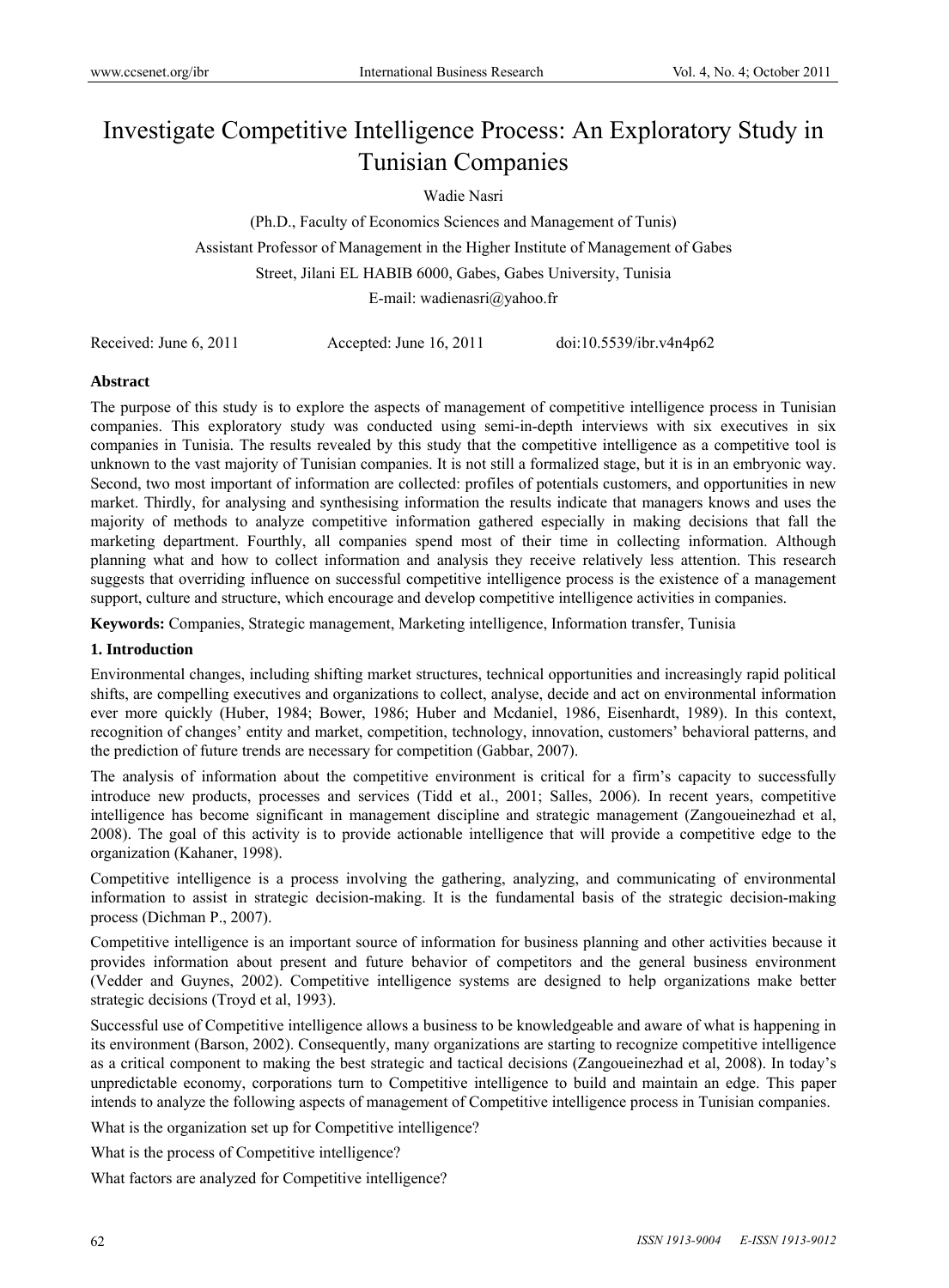What are the sources of information that companies tap?

What factors those promote competitive intelligence process in the Tunisian companies?

The remainder of the paper presents a brief literature overview of Competitive intelligence, followed by the methodology used in the research. The results are subsequently presented. This paper concludes with recommendations on how to improve the Competitive intelligence practices in Tunisian companies.

## **2. Defining competitive intelligence**

Competitive intelligence can be defined as " actionable recommendations arising from a systematic process involving planning, gathering, analysing and disseminating information on the external environment for opportunities, or developments that have the potential to affect a company's or country's competitive situation" (Calof and Skinner (1999). It is also defined as "actionable information about the external business environment that could affect a company's competitive position (Ashton and Kalvans, 1997).

Competitive intelligence is information about the actions, capabilities, and intentions of current and potential competitors that provides input in formulating long-term strategy and goals (Troyd et al, 1993). Therefore, competitive intelligence includes competitor intelligence as well as intelligence collected on customers, suppliers, technologies, environments, or potential business relationships (Fair, 1966; Gilad, 1989; Grabowski, 1987; Guyton, 1962). It is the fundamental basis of the strategic decision-making process (Dichman P., 2007).

The intent of competitive intelligence is to better understand customers, regulators, competitors and so forth to create new opportunities and forecast changes in the quest for sustainable competitive advantage (Calof, 2006).

The most common benefit of Competitive intelligence however is its ability to build information profiles that helps a company to identify its competitor's strengths, weaknesses, strategies, objectives, market positioning and likely reaction patterns (Bose R., 2008). According to Berner S (2001), the functions of competitive intelligence are:

to prevent surprises that could hurt the business;

to identify opportunities for the organization;

to gain competitive advantage by reducing reaction time;

to improve long and short term planning;

to provide Actionable Intelligence for use in the development of strategies;

to engender a greater understanding of your own company;

to identify threats.

In recent years, Competitive intelligence has become significant in management discipline and strategic management (Zangoueinezhad et al, 2008). According to Kahana (1996), many reasons why companies need Competitive intelligence now more than ever:

The rapid increase in the pace of business: Businesses are required to handle more projects and make more decisions at greater speed than before.

Information overload: Technological development has accelerated the speed and availability of communication and information.

Increased global competition from new customers: Increased access to resources (e.g. capital, skills and transportation) increased the number of competitors and decreased the importance of close physical proximity.

Increasing aggressiveness of existing competition: Many market places are maturing resulting in companies increasing their market share at the expense of their competitors.

Quick and forceful effect of political changes: Many countries have moved from communism or socialism to capitalism in the last decades.

Rapid technological change: The last decades have seen the introduction of wireless communication, personal computers, the Internet and biotechnology.

When people talk about Competitive intelligence there tends to be confusion between Competitive intelligence and spying/espionage. Espionage is the practice of obtaining information about an organization or a society that is considered secret or confidential (spying) without the permission of the holder of the information (http://quinazagga.wordpress.com).

According to The Society of Competitive Intelligence Professionals (SCIP, 2008) Competitive intelligence is "a systematic and ethical process for gathering, analysing and managing external information that can affect the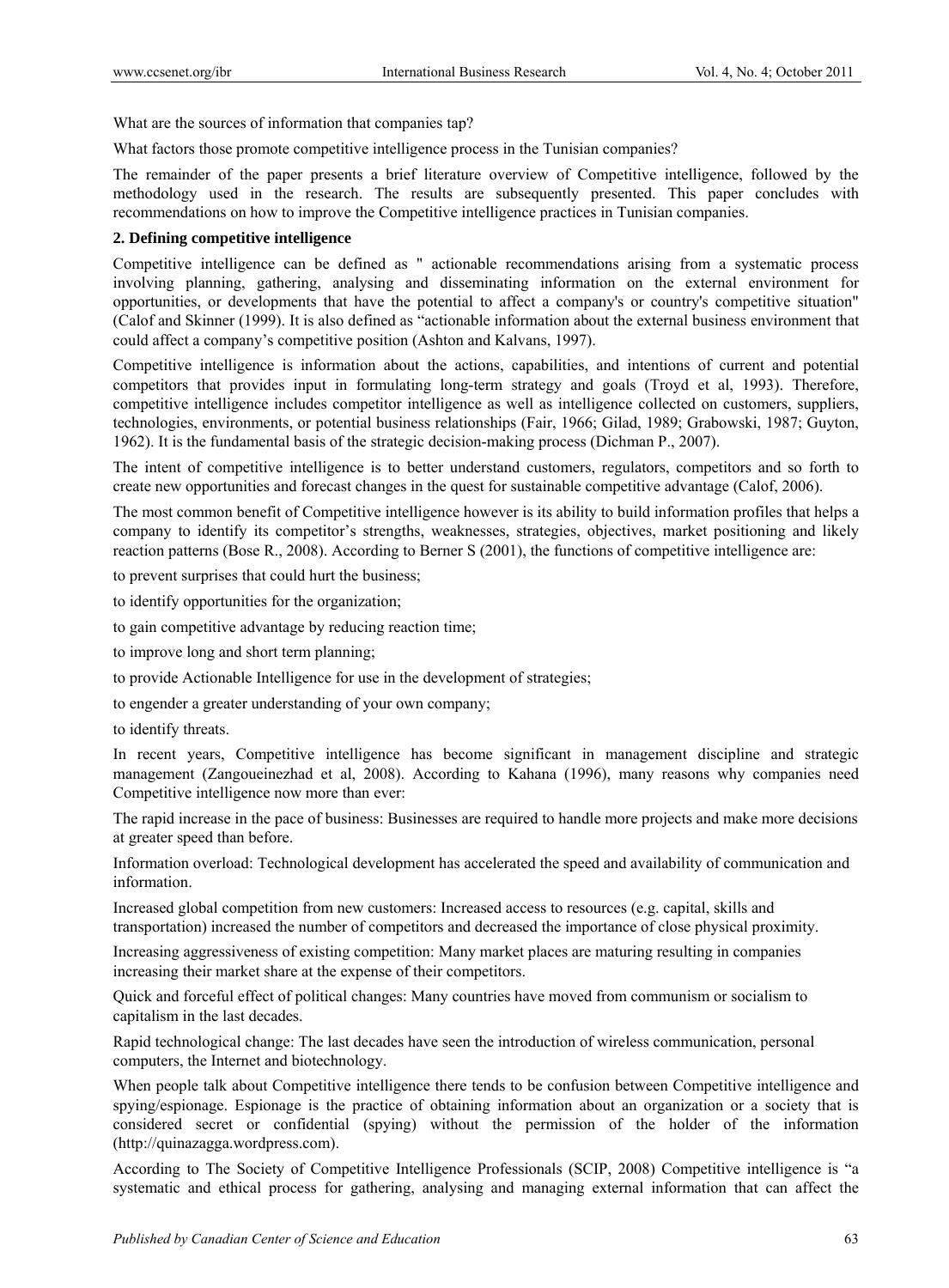company's plans, decisions and operations". CI differs from spying in that is uses legal means and goes well beyond data collection.

Competitive intelligence is the art of collecting, processing and sorting information to be made available to people at all levels of the firm to help shape its future and protect it against current competitive threats (Zangoueinezhad et al, 2008). It should be legal and respect codes of ethics: it involves a transfer of knowledge from the environment to the organization within established rules.

# **3. Competitive intelligence process**

The process of Competitive intelligence is the action of gathering, analyzing, and applying information about products, competitors, suppliers, regulators, partners, and customers for the short- and long-term planning needs of an organization (Kahaner, 1998). It is cited in literature as a four-phase process, consisting of formal and informal activities: planning and direction, data and information collection, analysis and dissemination of intelligence to those who will use it.

# *3.1. Planning and Focus*

The first phase planning and direction, define the company's requirements in terms of what intelligence is required (Fleisher, 2001). According to Kahaner (1997), McGonagle and Vella (1999) and Rouach and Santi (2001) have highlighted the importance of this first phase in the Competitive intelligence process (Kahaner, 1997). This phase required knowledge about the intelligence user's key intelligence needs (KINs) including the timeframe.

Its is the decision-Makers who initiate the Competitive intelligence process by expressing what intelligence is required in order to make the most effective decisions. It is important to know that Competitive intelligence is not about collecting all information but focusing on issues of highest importance to senior management (Daft et al, 1988; Herring, 1998; Gilad, 1989). It is also about a wider focus than only on competitors to include facets such as suppliers, customers and the regulatory environment.

The key player involved in this process is decision makers and the CI team. The decision Makers represent any in the firm who require intelligence to improve the decision making process, most commonly included the Strategic Planners, Corporate Executives, General Managers, Functional Managers, Product Line Managers, Sales Force, etc. CI team is defined as the formal department created tm manager the Competitive intelligence process and meet the intelligence needs of the firm (Kahaner, 1996).

This requirement must be clear and non ambiguous. When the intelligence requirements are understood by the Competitive intelligence group, the next step involves transforming the intelligence requirements into information requirements. Perhaps some of this information already exists, perhaps not. The Competitive intelligence team must determine what additional information is required and process to acquire it.

The planning phase not only initiates the Competitive intelligence process, but also includes managing the end to end process as well as acting as the forum for feedback between the Competitive intelligence group and decision Makers. The feedback provides opportunities for revisions to the original intelligence request as well as constructive feedback on the deliverable of previous requests facilitating a continuous improvement atmosphere.

#### *3.2. Collection*

During this phase the information is collected from a variety of sources (primary and secondary) using various techniques (Viviers et al, 2005). Some common primary sources include government agencies, employees, suppliers, customers, conferences, etc. Some common secondary sources include magazines, TV, radio, analyst reports, and professional reports.

The choice of a particular source is related to the type of data or information required; such factors as ease of access ease of processing the source, cost, availability, quantity and quality of information will probably impact on selection (Wanderley 1999).

It is important to note the necessity for creativity and innovation in the acquisition of information. One of the greatest sources of information come from employees of the firm itself, therefore an effective communication infrastructure must exist to support the acquisition of the information.

Collection also involves various acquisition methods including environmental scanning (Aguilar, 1967; Lenz and Engledow, 1986; Daft et al., 1988), surveys, telephone interviews, observation, media scanning and networking.

#### *3.3. Analysis*

This phase is the most important step in any Competitive intelligence process. It includes the activities of analysis and synthesis of data collected. It is, converting information into usable intelligence on which strategic and tactical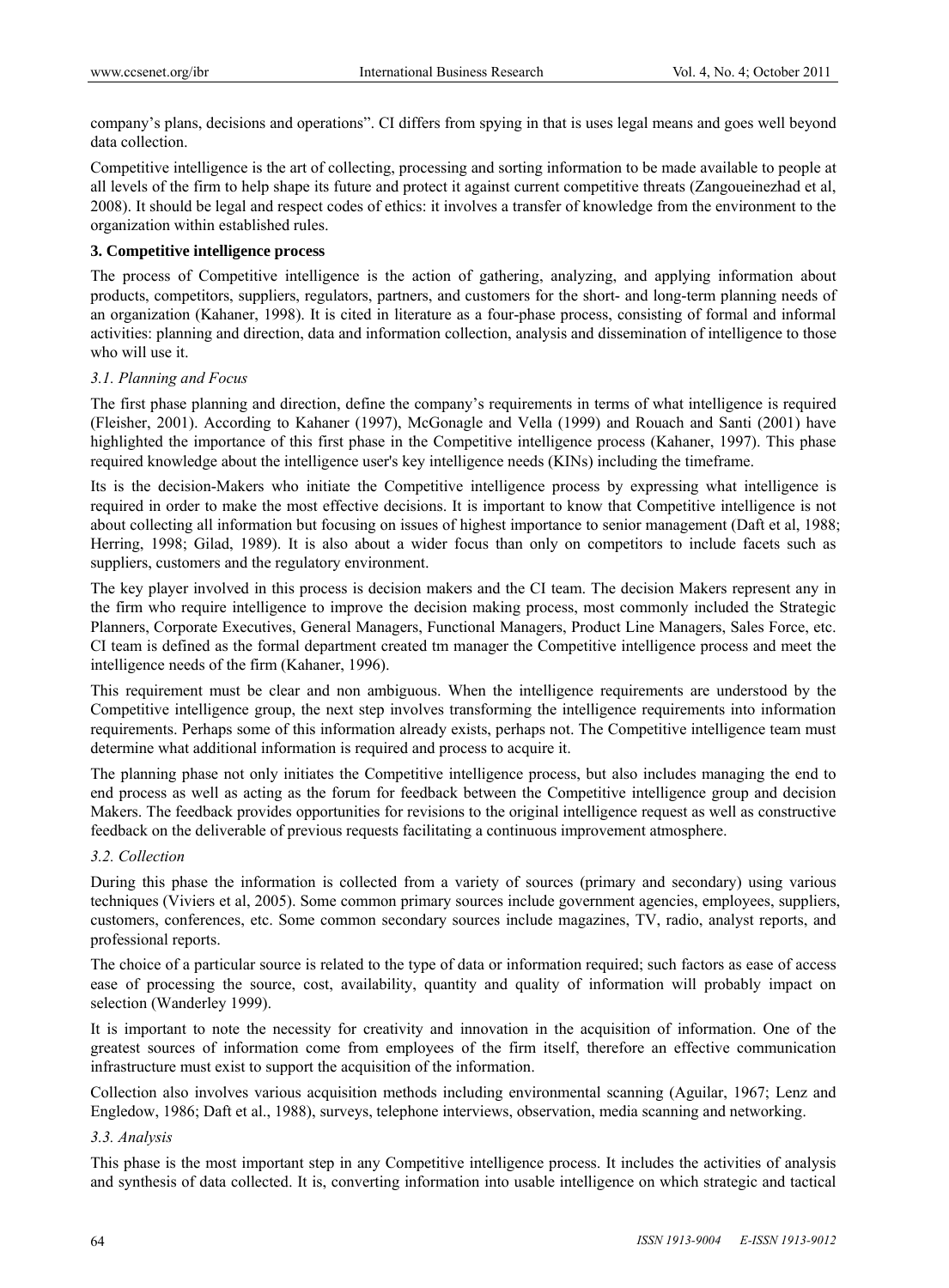decisions may be taken (Gilad, 1989; Gilad and Gilad, 1985; Kahaner, 1996; Calof and Miller, 1997; Herring, 1998). It is here that meaning is attached to volumes of information and put in the context and decision-Makers require for effective decision making and it is the analysis that is responsible for adding value to the firm through enhancing the effectiveness of the decision making management.

Marceau and Sawka (1999) say that for intelligence to be relevant, advanced and appropriate analytical tools must be used such as SWOT (strengths, weaknesses, opportunities and threats) analysis, PEST (political/legal, economical, socio-cultural and technological) analysis, scenario analysis, and competitor profiling. According to Gilad and Gilad (1988), the analysis process comprises six steps: collating data, condensing information, drawing conclusions, building scenarios, studying implications for competitive positioning and suggesting recommendations for action.

# *3.4. Communication*

The results of the Competitive intelligence process must be communicated to the customers of the Competitive intelligence process. Intelligence communication can take place via ad hoc reports, alerts, e-mails, presentations, news briefs, competitor files and special memos (Fleisher, 2001).

The communication also includes the evaluation of the Competitive intelligence process, the identification of its benefits and the assessment of its effectiveness in the decision making process (Santo, 2010). Feedback from the users is also important in the development and improvement of future Competitive intelligence plans, as well as the review and reassessment of the organizational strategy (Fleisher 2001).

#### **4. Competitive intelligence context**

Theoretically it is postulated that Competitive intelligence process consists of planning and focus, collection, analysis, and communication of intelligence. According to Calof and Dishman (2002), the Competitive intelligence process can be affected by certain contextual influences, namely organisational culture/awareness, the formal infrastructure and as employee involvement.

## *4.1. Process and structure*

Competitive intelligence requires appropriate policies, procedures, and a formal (or informal) infrastructure so that employees may contribute effectively to the Competitive intelligence system. There is much support for a formal structure and a systematic approach to intelligence (Cox and Good, 1967; Cleland and King, 1975; Gilad and Gilad 1985, 1986; Ghoshal and Kim, 1986; Porter, 1980). Corporation support is defined here as the receptiveness of corporation to the presence of a formal Competitive intelligence process.

Competitive intelligence support impacts the whole Competitive intelligence effort. Corporation can be evaluate through the organizational structure, the organizational culture (knowledge sharing encouraged or discouraged within the corporation) and the level of financial support (budget as a % of annual revenue). However, regardless of the debate all authors point that the success of Competitive intelligence process depends on gathering people and resources from a range of internal units and encouraging employees to contribute to, use and participate in the Competitive intelligence activities.

## *4.2. Organisational awareness/culture*

To be used optimally, enterprise has needs to have an appropriate organizational awareness of Competitive intelligence and a culture of competitiveness (Garvin, 1993; Sinkula, 1994; Slater and Narver, 1995). There has been support for this awareness/culture construct in the area of market orientation (Gelb et al., 1991; Ghoshal and Kim, 1986; Ghoshal and Westney, 1991; Kohli and Jaworski, 1990; Narver and Slater, 1990; Pole et al., 2000; Slater and Narver, 1994, 1995, 2000).

It is also important to create the right environment for Competitive intelligence. Without proper awareness and attitudes that encourage both intelligence and information sharing, it is difficult to develop intelligence within an organisation.

Awareness and participation can be enhanced using various methods including having incentives available to recognise or reward useful · contributions (Fuld, 1995). The distinction between the Competitive intelligence process and contextual influences is represented in figure 1.

## **5. Research methodology**

The concept of competitive intelligence is recent and is not sufficiently recognized in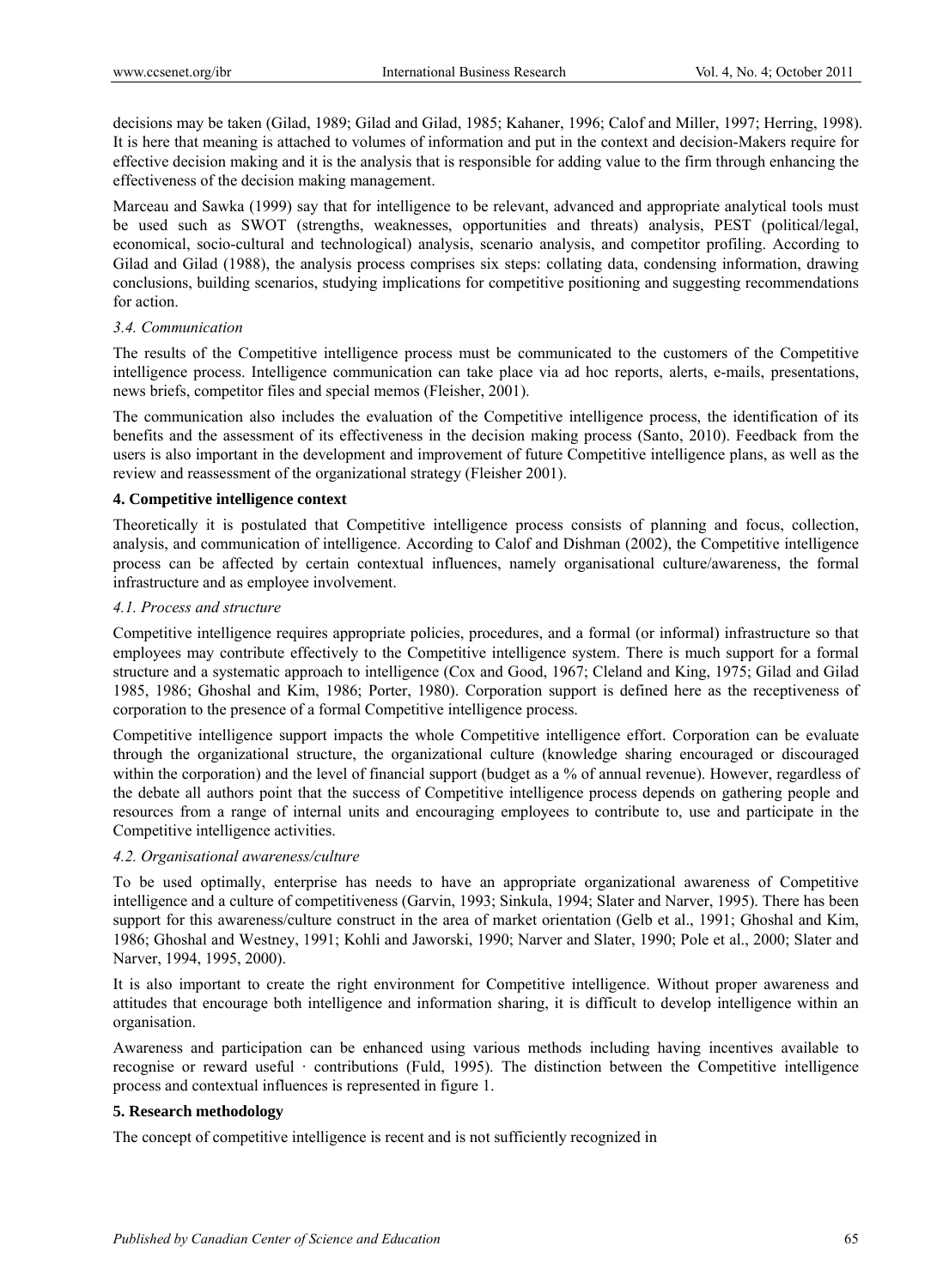Tunisia companies (Wadie N., 2011). An exploratory qualitative study was considered appropriate in this case. According to Creswell (2004) exploratory research is well suited to situations in which the research problem is difficult to delimit and those in which the research problem is not well known.

Qualitative methods provide rich information for exploring a phenomenon that has not been studied before, allowing the researcher to gain a better understanding of the phenomena and to identify attitudes, and influences.

For this reason, the qualitative research aims to build an understanding of companies "lived" experience with competitive intelligence, and how they manage this activity. The three most common methods used in qualitative research are participant observation, in-depth interviews, and focus groups. Each method is particularly suited for obtaining a specific type of data.

*Participant observation* is appropriate for collecting data on naturally occurring behaviors in their usual contexts.

*In-depth interviews* are optimal for collecting data on individuals' personal histories, perspectives, and experiences, particularly when sensitive topics are being explored.

*Focus groups* are effective in eliciting data on the cultural norms of a group and in generating broad overviews of issues of concern to the cultural groups or subgroups represented.

For qualitative research two methods are used: In-depth interviews and focus group interviews. First, the use of In-depth interviews is gaining popularity among marketing researchers. In depth interviews provide detail about their personal experiences, views, and behaviour.

Focus groups are a very useful tool for collecting relevant and informative data. They allow researchers to investigate complex behaviour such as what different groups think about a subject and why they hold such views and can also help to identify changes in behaviour. Focus groups are particularly useful in investigating the use, effectiveness and usefulness of a service as they allow you to gather detailed information and probe people's views. They also enable the user to inform decision making and resource allocation.

In a complementary, focus group studies have used follow-up interviews with individual participants to explore specific opinions and experiences in more depth, as well as to produce narratives that address the continuity of personal experiences over time. Qualitative analysis for In-depth interviews and focus group discussion is a process of reviewing, synthesizing and interpreting data to describe and explain the phenomena or social worlds being studied. For this research one method is used: In-depth interviews.

## *5.1. Sample profile*

The goal of an In-depth interview study is not necessarily broad application to the mass, but rather a unique understanding of an individual's groups' specific experience of a particular phenomenon. Since randomness is not an option in this qualitative inquiring, Patton (1990) recommended using relatively small selected purposefully. A purposeful sample selects information rich cases for study In-depth. For the In-depth interviews, a simple interview guide was self-constructed and was based on the elements of the Competitive intelligence processes. The guide of focus group was represented in the following. Three sectors were chosen for this study: communication technologies, manufacturing and commercial retailing. The research questions during the interviews were open and general. Notes, relating to salient aspects and in response to the prepared questions, were kept and typed up immediately after the interview. Information gathered was collated and analysed per key Competitive intelligence component of the Competitive intelligence process, and the research results were represented by descriptive statistics in the form of tables and figures. The interview guide:

# *Planning and focus*

Management Issues and Decision : Definitions, evolution and relation to others fields (particularly strategy), Competitive intelligence process, CI roles

Early Warning Topics: Opportunities that company recognises first, threats including new emerging competitors and significant changes in industry, government, technology

Key players: Competitors, customers, others: Understanding of their capabilities and intentions, insight and foresight regarding action, and monitoring their activities on a ongoing basis.

#### *Collection*

From primary sources: methods and sources: employees, customers, suppliers, competitors, trade association officials, academics, reports, etc.

From secondary sources: World Wide Web, online and subscriber databases, newspaper, trade journals, and public records, etc.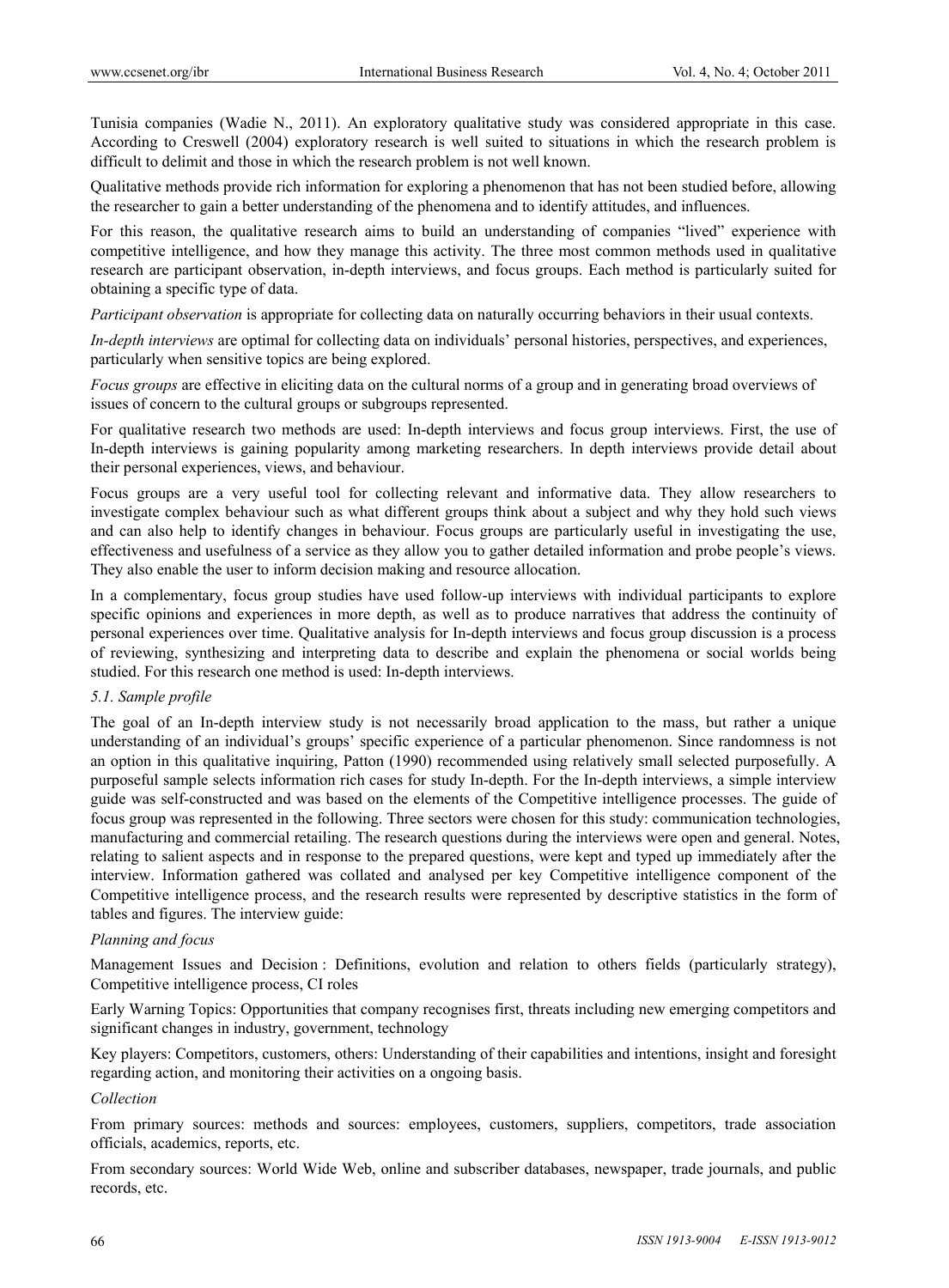## *Analysis*

PEST (political/legal, economical, socio-cultural and technological) analysis.

Scenario analysis.

Porter's five forces model, SWOT (strengths, weaknesses, opportunities and threats) analysis.

Competitor profiling.

*Communication* 

Methods.

**Process** 

Channels.

Sender/receiver model.

*Process and structure*

Formal or informal infrastructure.

Directing

Evaluation and control

Managing the core CI work

Organizing.

Planning project management.

Staffing and structuring/location.

*Organisational awareness and culture* 

#### Staff training

The In-interview began with sample biographical questions about the respondent such as their title, their tenure with the organization, their role and responsibilities at the firm. These questions were applied to gain rapport and to create a spirit of trust between the interviewer and participant.

The In-depth interviews conducted with six executives and took place during the period April-May 2010. The interviewers were contacted by telephone, briefing on the purpose and the nature of this study and assured confidentially of response. Next, they were requested to participate to conduct the interview. All interviews took place at the interviewees' work places. The interview ranged in duration from 40 to 60 minutes, with the average at approximately 50 minutes. The interviewer was tape-recorded and transcribed into text files for data analysis. Table 1 presents the sample of In-depth interviews.

The text analysis afforded opportunities to search for themes and patterns in responses, as recommended by Seidman (1991), who suggest marking individual passages, grouping them in categories and then studding the categories for thematic connection.

The text was reviewed and grouped by answers to the specific research questions (Hon, 1997), as well as contrasting and comparing multiple responses and remarks that set some interviews apart from the other. According to McCracken (1988) noted, by interviewing a number of respondents, the researcher was able to connect the experience of these participating and check the comments against other, offering validity to parallel remarks or contradictions to opposing remarks.

Following the recommendation of Berg (1988), themes were established from the body of the interviews and grouped based upon trends and patterns in answers specific to the research question.

## **6. Findings**

## *6.1. Planning and focus*

The initial suggestions about understanding competitive intelligence process shows that competitive intelligence is not very well recognised in Tunisia. Four respondents know that competitive intelligence is a process for gathering, analyzing, and managing external information about products, competitors, suppliers, regulators, partners, and customers. It is assumed by them to be a strategic activity. The respondent declared not to have any organised Competitive intelligence activities at all. In the majority of the cases the process for gathering, analyzing, and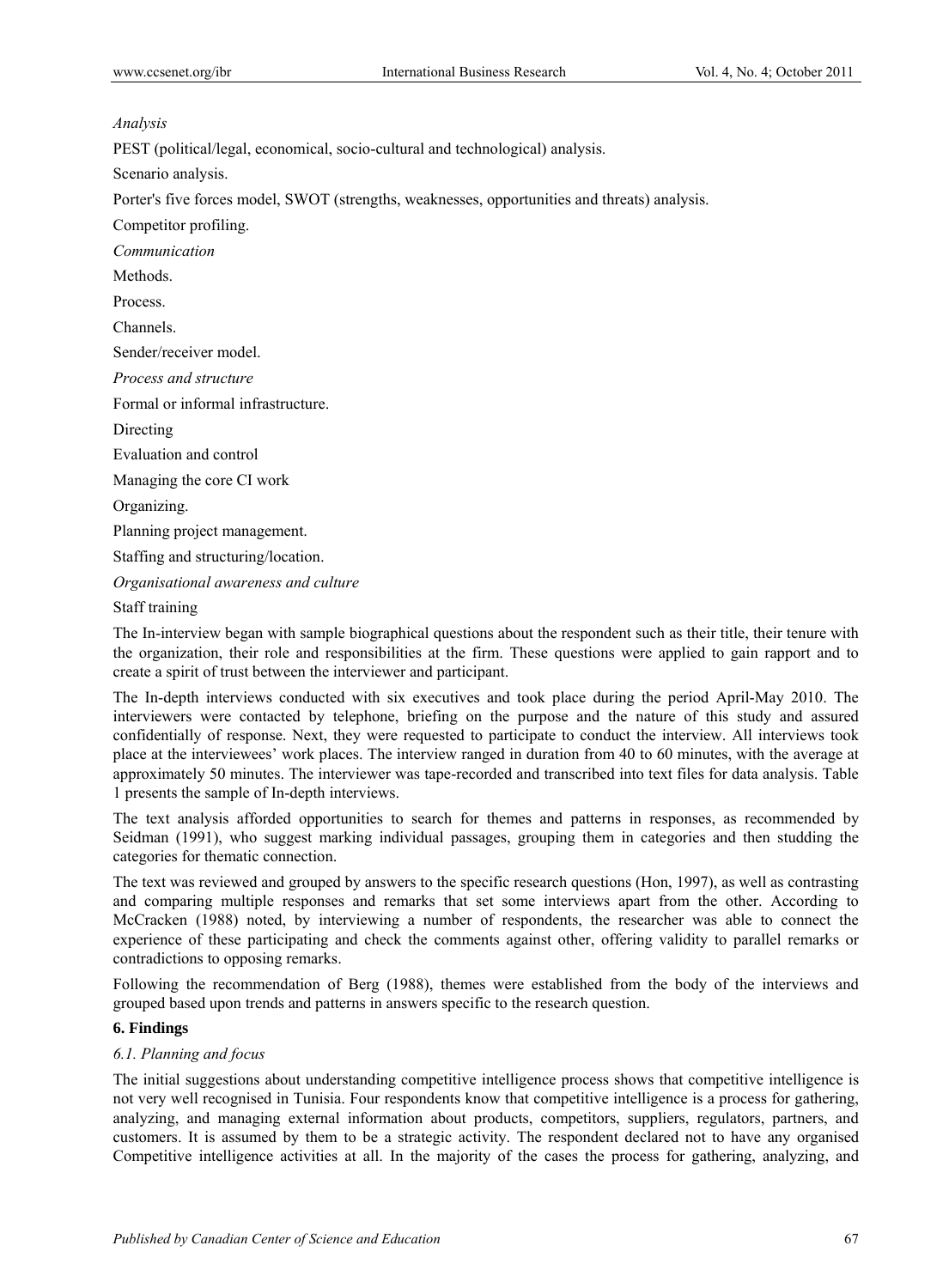managing external information about products, competitors, suppliers, regulators, partners, and customers is practiced in the marketing and sales department.

The results of In-depth interview showed that some companies have employee's regularly contributing information without being informed about management's information needs. Further, for those few that informed the employees what to collect.

## *6.2. Collection*

The questionnaire aimed to determine the information needs of respondents and where they looked for information sources (Table 2). Respondents were presented with nine types of information and they were asked to indicate on a three category scale (unimportant (1), important (2), very important (3)) to what extend they considered these types of information important. One of the more significant results of the study was all types of information as more important. Additionally, they had to indicate the two most important of information: profiles of potentials customers, opportunities in new market and reputation and activities of competitors.

Interviewers were presented with eight sources of information and they were asked to the three most important information sources (Table 3). The results chows that the important sources of information are quite similar in both companies: company staff, personal contacts outside the company and external distribution channels. Primary, personal and informal sources are frequently used, which suggests the importance of social networks for the intelligence process. The Internet was not also frequently referred to.

The majority of cases, companies spend most of their time in collecting information. Although planning what and how to collect information receives relatively less attention than suggested in intelligence literature (Calof and Breakspear, 1999; Perscott and Bhardwaj, 1995).

## *6.3. Analysis*

Respondents were presented with seven different techniques which enable CI researchers and decision makers to place the collected data within a useful context for strategic decision making: Competitor profile, Market analysis, SWOT analysis, Porter's Five Forces, BCG Matrix, McKinsey Matrix, and Scenario analysis and asked if they recognised these techniques. The majority of respondents knows and uses the majority of these methods to analyze competitive information gathered especially useful in making decisions that fall the marketing department (Table 4).

## *6.4. Communication*

In the six companies, we noted the concern of sharing information and circulate it. The majority of companies wanted to improve the organization, transmission and sharing of information internally. This is precisely the companies that were prepared to invest more in competitive intelligence and whose strategy was clearer and more explicit than others. The main forms of intelligence dissemination are face to-face meetings and reports.

# *6.5. Process and structure*

The results of the Process/structure questions (how Competitive intelligence is organised and conduct in your company) indicate that companies may not yet be investing appropriately in building the internal infrastructure required for fully effective intelligence efficacy. Further, they reported that they conducted intelligence on a part-time basis with employees being responsible for their own intelligence. Although they indicated that they have not convenient ways for employees to report intelligence input.

## *6.6. Culture, awareness and attitude*

Competitive intelligence is assumed to be a strategic activity by the majority of respondents. They said that employees understood that sharing information was important to the firm's success. This is indicative of a positive culture, awareness and attitude towards intelligence that might not, as evidenced earlier, be being fully supported by the process and structure.

## **7. Conclusion**

In today's highly competitive business environment, it is essential for every business to understand what its competitors are doing and what they are planning to do. Competitive Intelligence has emerged as a separate business activity from market research and general business intelligence. It is a systematic a systematic process for planning and direction, data and information collection, analysis and dissemination of intelligence. The goal of Competitive intelligence is to provide actionable intelligence that will provide a competitive edge to the organization.

The purpose of this study was to explore the aspects of management of Competitive intelligence process in Tunisian companies. The results revealed by this study that the competitive intelligence as a competitive tool is unknown to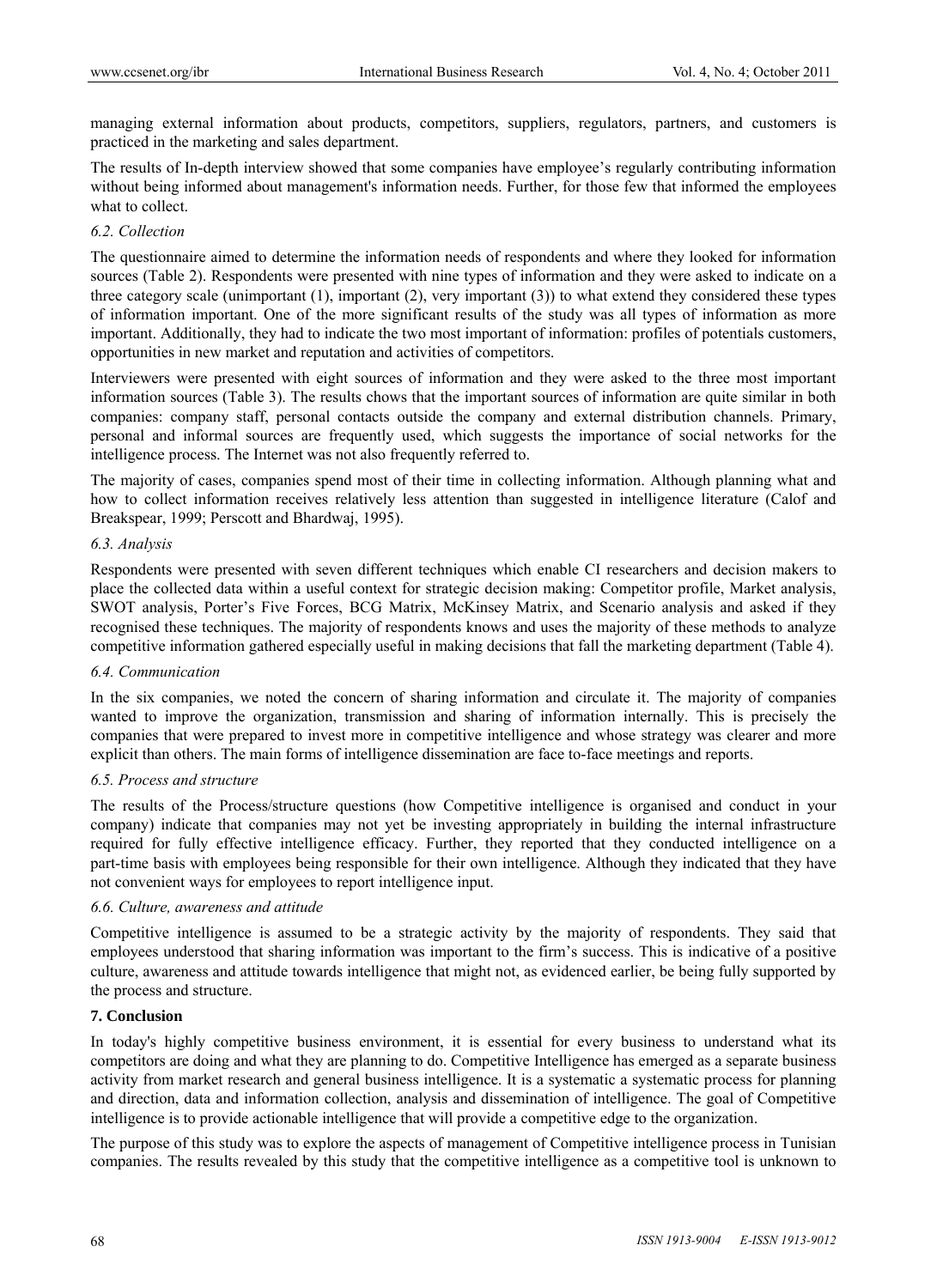the vast majority of Tunisian business. Only a very few companies employ it to be more competitive than their market competitors.

The results presented in this study indicate that the competitive intelligence in Tunisian companies is not still a formalized stage, but it is in an embryonic way. There are also situations where junior staff develop and distribute intelligence information to managers, including middle managers, who then provide intelligence for top management. Taken together with the results from the planning phase, this suggests that many companies have employees' regularly contributing information without being informed about management's information needs.

It is clear from the study that the two most important of information are collected: profiles of potentials customers, opportunities in new market and reputation and activities of competitors. A variety of information sources are utilized, including primary, personal and informal source, which suggests the importance of social networks for the intelligence process. The Internet was not also frequently referred to.

For analysing and synthesising information the results indicate that managers knows and uses the majority of these methods to analyze competitive information gathered especially useful in making decisions that fall the marketing department. The main forms of intelligence communication are face to face meetings and reports.

All companies spend most of their time in collecting information. Although planning what and how to collect information and analysis they receive relatively less attention.

The evidence from this research suggests that overriding influence on successful competitive intelligence process is the existence of a management support, culture and structure, which encourage trust, facilitate communication and encourage the easy flow of information.

The intelligence process and structure as well as the organizational awareness and culture are seen as having direct impact on all of the various phases in the intelligence competitive.

The elements of Competitive intelligence process consist of the following:

Identify the intelligence needs of the Decision-Makers (Planning);

Determine what information is required to generate the intelligence (Planning);

Acquire the necessary information (Collection);

Transform the information into the required intelligence (Analysis);

Dissemination the intelligence to the Decision-Makers (Dissemination);

Actively promote the utilisation of intelligence in the Decision-process (Utilization).

Each element in the process is important of the overall function.

Without a proper intelligence structure in companies, it is difficult to develop competitive intelligence. Competitive intelligence functions, like other corporate staffs, have a variety of needs that must be met. These needs fall into three broad categories: access to decision-making, visibility, links to other parts of the enterprise (Toit and Muller, 2004).

#### *7.1. Access to decision-making*

Three components in companies are responsible for the effective functioning of a Competitive intelligence unit, namely, top management, the staff of the Competitive intelligence unit and the line managers in their different functional areas. The intelligence activities of these groups must be coordinated. One proven way to bring Competitive intelligence into the decision-making process on an acceptable basis is to bring the decision makers into the Competitive intelligence process. Intelligence units must be located so that they are in a position to support decision making by providing competitive insights, discussing alternatives and compelling action. Whether intelligence units are addressing strategic or tactical must be as close to the decision maker as possible (Miller, 2000).

## *7.2. Visibility*

According to McGonagle and Vella (1999), Competitive intelligence has become recognized as a vital, legal and ethical support for many corporate functions, such as planning and marketing. Intelligence units should be highly visible components of corporate organizations. Organizations clearly have a need to avoid creating the impression that they are not abiding by strict legal and ethical guidelines as they manage their intelligence programmes.

## *7.3. Links to other parts of the enterprise*

Intelligence units should be located organizationally so that they have strong links to other parts of the enterprise. The majority of information that can be transformed into intelligence resides within most companies and if an intelligence unit is unable to access and acquire this internal information, it will not be able to conduct intelligence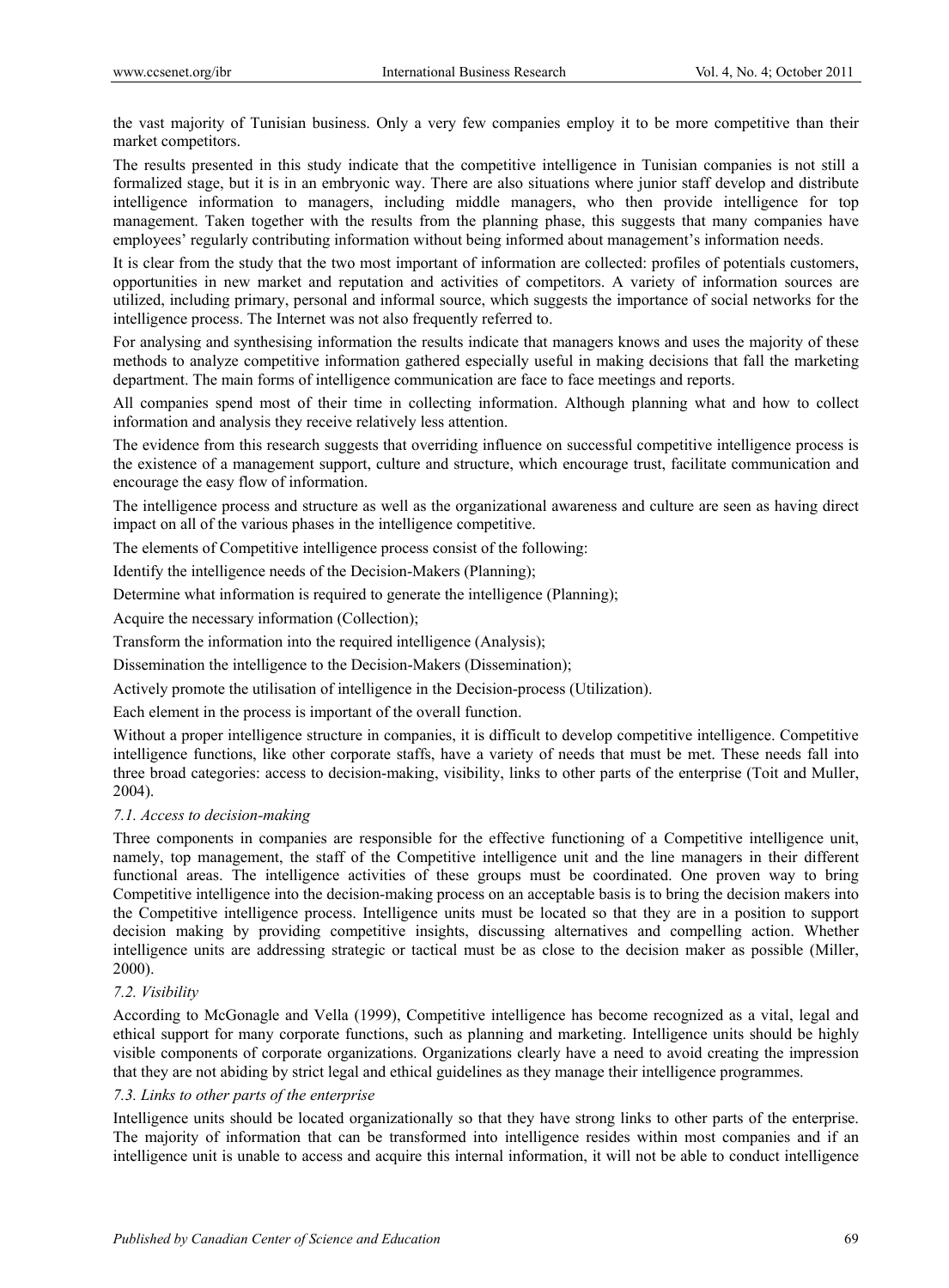operations properly (Miller, 2000). Intelligence functions must be able to interact with other corporate components, for example sales and marketing, planning, purchasing and manufacturing.

Without the visible support of and utilization of intelligence by top management, the process will be flawed. Until recently, little thought was given on where in a corporate enterprise to place a Competitive intelligence unit. Strategic planning, or other functions akin to it, for the most part has been the most logical fallback location. Competitive intelligence units were concerned mainly with issues of strategic importance to a company, and the strategic planning department seemed to be the most logical choice for placing the intelligence function (Miller, 2000). The implementation of competitive intelligence unit in the organization seeks to help managerial process of the Competitive information. It also requires a cultural change in the collaborators that should have the freedom of putting their competitive information in a database without fear of safety lack. The key to tapping this internal resource in accomplishing the following four tasks (Festervand, 1988):

1. Sensitize personnel to the need for intelligence. An understanding of what competitive intelligence is what it potentially offers the agency and the acceptance of the individual's role in providing such is critical to employee cooperation and contribution.

2. Train employees to perform competitive intelligence. Without knowing how to conduct competitive intelligence (for example, listening to customers, reading relevant publications, observing competition, etc.) or what type of information is sought (for example, customers' ideas, complaints, competitive benefits, trends, etc.), it is doubtful that meaningful amounts of intelligence will be collected.

3. Provide an accessible channel through which intelligence can be transmitted (for example, weekly staff meetings).

4. Reward employees for their efforts. Effort for which no actual or perceived reward is attached will soon cease.

This study aims to investigate competitive intelligence process in Tunisia. It was qualitative in nature. The main limitation of the study relates to the small number of companies studied. In further research is needed to more understand the Competitive intelligence process in Tunisian companies as well to confirm the findings of this research.

#### **References**

Ashton W. B. and R. A. Kalvans. (1997). *Keeping Abreast of Science and Technology*. Columbus, Battelle.

Barson, D.C. (2002). Competing intelligently, *Global Cosmetic Industry*, Vol. 170 No. 6, pp. 26-8.

Berg, S. (1988). d'échantillonnage boule de neige, dans Kotz, S. et Johnson, NL (dir.) *Encyclopédie des sciences de la statistique* Vol. 8.

Berner S. (2001). Role and Function of Competitive Intelligence in Gaining Competitive Advantage (Online) Available: WWW: http://www.samberner.com/documents/KM/ci.pdf.

Bose, R. (2008), Competitive intelligence process and tools for intelligence analysis, *Industrial Management & Data Systems,* Vol. 108 N°. 4, pp. 510-28. doi:10.1108/02635570810868362, http://dx.doi.org/10.1108/02635570810868362

Bower, J.L., (1986). When Markets Quake, Harvard Business School Press, Boston, MA.

Calof, J.L. and Breakspear, A. (1999). Competitive Intelligence practices of Canadian technology firms, National Research Council/Canadian Institute of Scientific and Technical Information.

Calof, J.L. and Skinner, B. (1999). Government's role in competitive intelligence: What's happening in Canada? *Competitive Intelligence Magazine*, Vol. 2 N° 2, pp. 20-30.

Creswell, J.W. (2004). Educational Research: Planning, Conducting, and Evaluating Quantitative and Qualitative Research, 2nd ed., Merrill Prentice-Hall, Columbus, OH.

Daft, R. L., Sormunen, J. and Parks, D. (1988). Chief executive scanning, environmental characteristics, and company performance: An empirical study, *Strategic Management Journal*. 9(2):123-139. doi:10.1002/smj.4250090204, http://dx.doi.org/10.1002/smj.4250090204

Dishman P. and Calof J. (2007). Competitive intelligence: a multiphasic precedent to marketing strategy, *European Journal of Marketing*, Vol. 42 N°. 7/8, pp. 766-785. doi:10.1108/03090560810877141, http://dx.doi.org/10.1108/03090560810877141

Eisenhardt K.M. (1989). Building Theories from Case Study Research, *The Academy of Management Review*, Vol. 14, N°. 4. Oct., pp. 532-550.

Fair, W.R. (1966). The corporate CIA - a prediction of things to come, *Management Science*, Vol. 12 N° 10, pp. 489-503. doi:10.1287/mnsc.12.10.B489, http://dx.doi.org/10.1287/mnsc.12.10.B489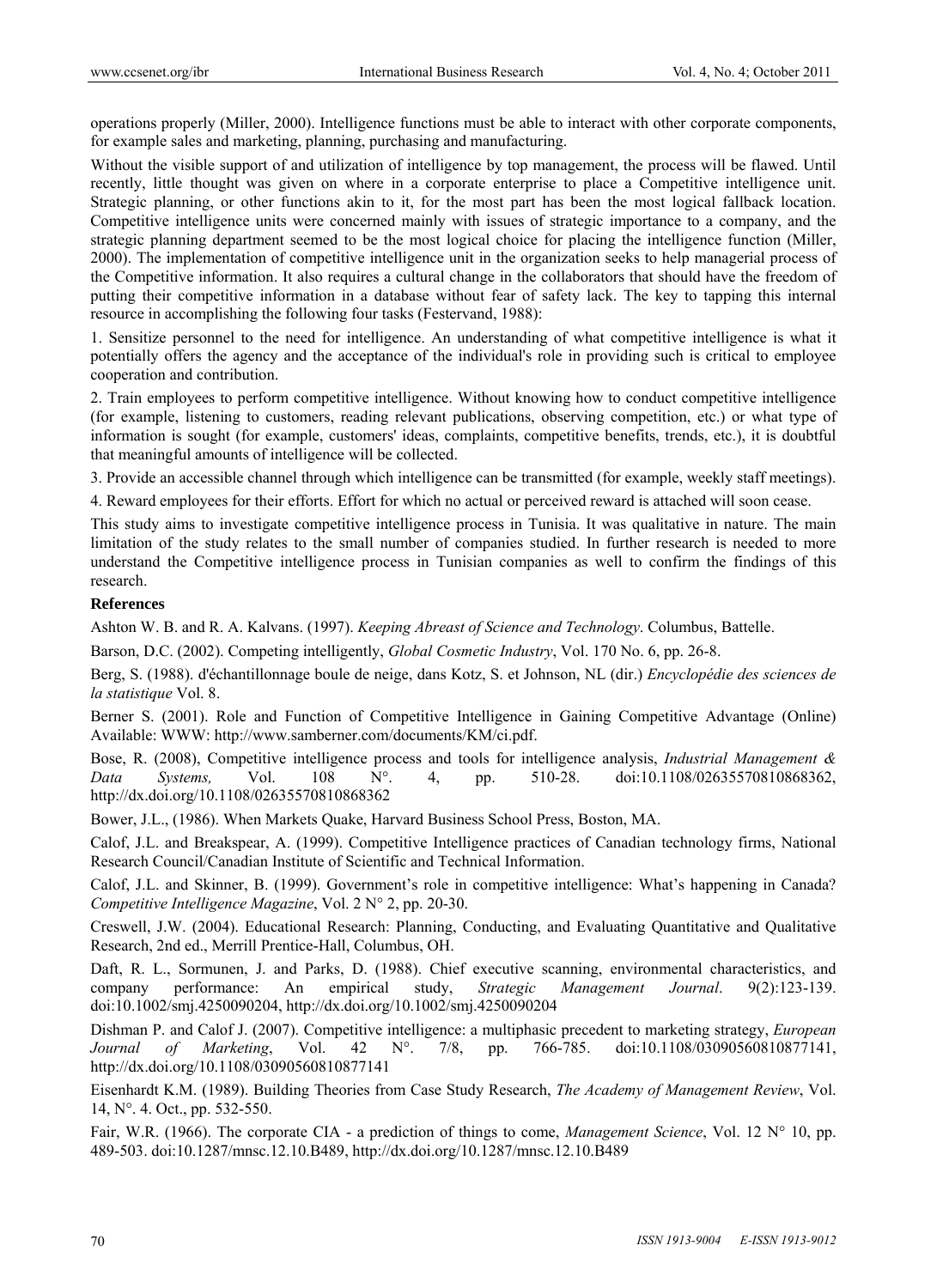Festervand T.A., Grove S.J. and Reidenbach R.E. (1988). The salesforce as a marketing investigation, *Marketing Intelligence and Planning,* Vol 18, N°4, pp. 185-199.

Fleisher, C.S. (2001). An introduction to the management and practices of competitive intelligence (CI), in Fleisher, C.G. and Blenkhorn, D.L. (Eds), *Managing Frontiers in Competitive Intelligence*, Quorum Books, Westport, CT, pp. 3-18.

Fuld, L.M. (1995). The New Competitor Intelligence: The Complete Resource for Finding, Analyzing, and Using Information about Your Competitors, Wiley, New York, NY.

Gabbar, H. (2007). Intelligent topology analyzer for improved plant operation, *Industrial Management & Data Systems*, Vol. 107, N° 2, pp. 229-250. doi:10.1108/02635570710723822, http://dx.doi.org/10.1108/02635570710723822

Garvin, D.A. (1993). Building a learning organization, *Harvard Business Review*, 71(4):78-91.

Gelb, B.D., Saxton, M.J., Zinkhan, G.M. and Albers, N.D. (1991). Competitive intelligence: insights from executives, *Business Horizons*, Vol. 34 N° 1, pp. 43-7. doi:10.1016/0007-6813(91)90080-F, http://dx.doi.org/10.1016/0007-6813(91)90080-F

Ghoshal, S. and Kim, S.K. (1986). Building effective competitive intelligence systems for competitive advantage, *Sloan Management Review*, Vol. 28 N° 1, pp. 49-58.

Ghoshal, S. and Westney, D.E. (1991). Organizing competitor analysis systems, *Strategic Management Journal*, Vol. 12 N°1, pp. 1-15. doi:10.1002/smj.4250120103, http://dx.doi.org/10.1002/smj.4250120103

Gilad, B. (1989). The role of organized competitive intelligence in corporate strategy, *Columbia Journal of World Business,* 24(4), pp. 29-36.

Grabowski, D.P. (1987). Building an effective competitive intelligence system, *Journal of Business & Industrial Marketing*, Vol. 2 N°1, pp. 39-44. doi:10.1108/eb006016, http://dx.doi.org/10.1108/eb006016

Guyton, W.J. (1962). A guide to gathering marketing intelligence, *Industrial Marketing*, March, pp. 84-88.

Herring, J. (1998). What is intelligence analysis?, *Competitive Intelligence Magazine*, Vol. 1 No. 2, pp. 13-16.

Hon, L. C. (1997). What have you done for me lately? Exploring effectiveness in public relations, *Journal of Public Relations Research*, 9 (1), 1-30. doi:10.1207/s1532754xjprr0901\_01, http://dx.doi.org/10.1207/s1532754xjprr0901\_01

Huber G. P. (1986). *The nature and the design of Post-Industrial organizations*, Vol. 30, N°. 5, pp. 928 – 951.

Kahana, M. J. (1996). Associate retrieval processes in free recall, *Memory and Cognition,* 24, 103-109. doi:10.3758/BF03197276, http://dx.doi.org/10.3758/BF03197276

Kahaner, L. (1996). *Competitive Intelligence,* Simon & Schuster, New York, NY.

Kahaner, L. (1996). *Competitive Intelligence*: From Black Ops to Boardrooms - How Businesses Gather, Analyze, and Use Information to Succeed in the Global Marketplace, New York: Simon & Schuster.

Kahaner, L. (1997). *Competitive Intelligence*, Touchstone, New York, NY.

Kahaner, L. (1998). *Competitive Intelligence*, Touchstone Books, New York, USA.

Kohli, A.K. and Jaworski, B.J. (1990). Market orientation: the construct, research propositions, and managerial implications, *Journal of Marketing*, Vol. 54, pp. 1-18. doi:10.2307/1251866, http://dx.doi.org/10.2307/1251866

Lenz, R., & Engledow, J. (1986). Environmental analysis units ans strategic decision making: a field study of selected "leading edge" corporations. *Strategic Management Journal,* Vol. 7. pp. 69-89. doi:10.1002/smj.4250070107, http://dx.doi.org/10.1002/smj.4250070107

Marceau, S. and Sawka, K. (1999). Developing a World-Class CI Program in Telecoms, *Competitive Intelligence Review*. Vol. 10. N° 4, 30-40. doi:10.1002/(SICI)1520-6386(199934)10:4<30::AID-CIR6>3.0.CO;2-H, http://dx.doi.org/10.1002/(SICI)1520-6386(199934)10:4<30::AID-CIR6>3.0.CO;2-H

McCracken, G. (1988). *The Long Interview*, Newbury Park, CA: Sage.

McGonagle J.J. and Vella C.M. (1999). Environmental analysis units and strategic decision-making: a fuld study of selected leading-edge corporation, *Strategic Management Journal,* Vol 7, N°4, pp. 69 – 89.

Miller, JP (2000), "Small business intelligence: People make it happen", in Miller, JP (Ed.) Millennium intelligence: Understanding and conducting competitive intelligence in the digital age. Medford, NJ, Information Today.

Narver, J.C. and Slater, S.F. (1990). The effect of a market orientation on business profitability, *Journal of Marketing*, Vol. 5 N° 4, pp. 20-35. doi:10.2307/1251757, http://dx.doi.org/10.2307/1251757

Patton M.Q. (1990). *Qualitative Evaluation and Research Methods*, Newburg Park: Sage.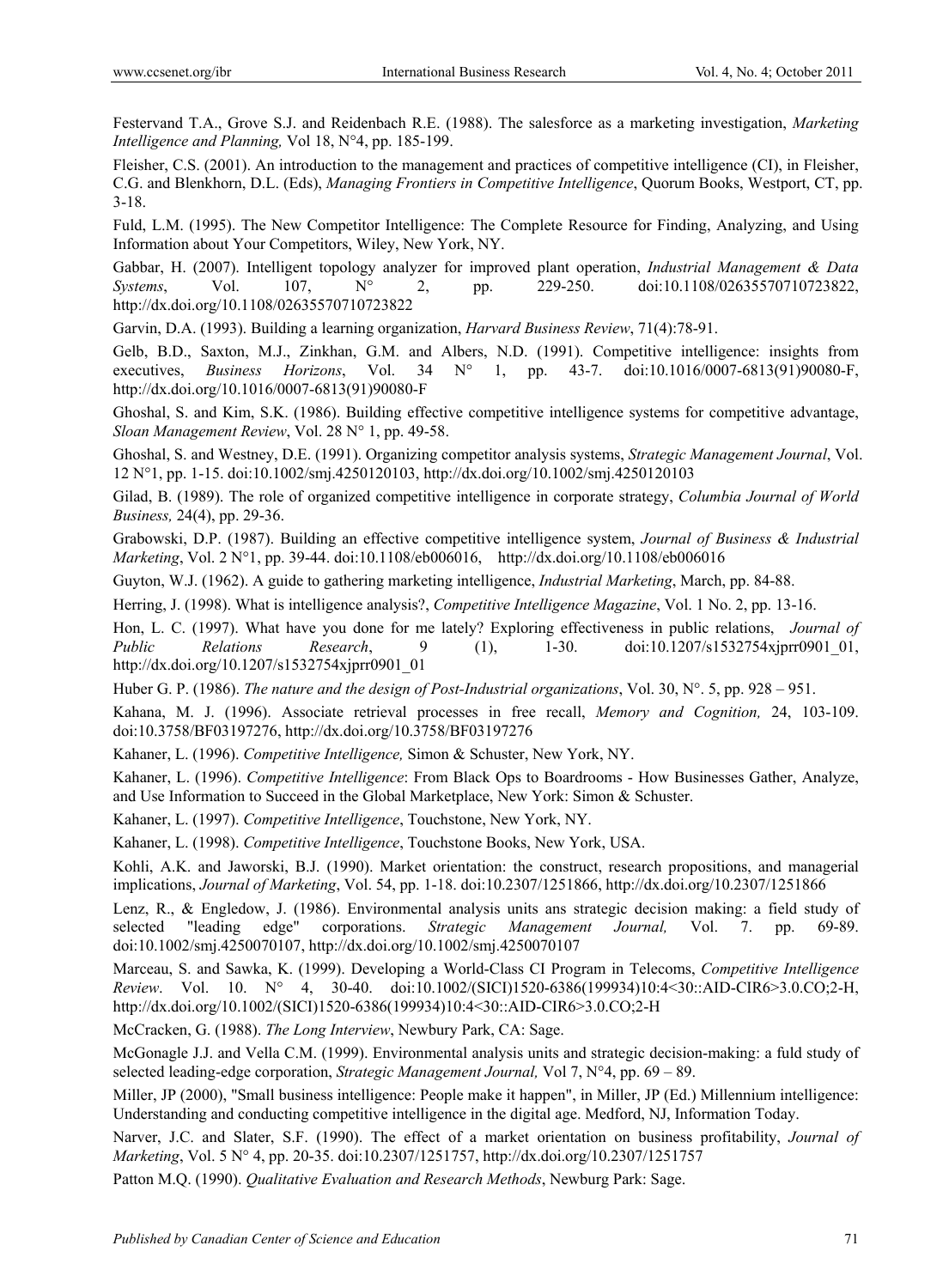Pole, J.G., Madsen, E. and Dishman, P. (2000), Competitive intelligence as a construct for organizational change, *Competitive Intelligence Review*, Vol. 11 N° 4, pp. 25-31. doi:10.1002/1520-6386(200034)11:4<25::AID-CIR5>3.0.CO;2-U,

http://dx.doi.org/10.1002/1520-6386(200034)11:4<25::AID-CIR5>3.0.CO;2-U

Porter, M.E. (1980). Competitive Strategy: Techniques for Analyzing Industries and Competitors, The Free Press, New York, NY.

Prescott, J. E. and Bhardwaj, G. (1995). Competitive Intelligence Practices: A Survey. Competitive Intelligence Review, Vol. 6, N° 2, pp.4-14. doi:10.1002/cir.3880060204, http://dx.doi.org/10.1002/cir.3880060204

Rouach, D. and Santi, P. (2001). Competitive Intelligence Adds Value: Five Intelligence Attitudes, *European Management Journal*, Vol. 19, N° 5, pp. 552-559. doi:10.1016/S0263-2373(01)00069-X, http://dx.doi.org/10.1016/S0263-2373(01)00069-X

Salles, M. (2006). Decision making and information requirements for competitive intelligence, *Production Planning & Control*, Vol. 17, pp. 229-37. doi:10.1080/09537280500285367, http://dx.doi.org/10.1080/09537280500285367

Santos M. and, Correia A. (2010). Competitive Intelligence as a Source of Competitive Advantage: an Exploratory Study of the Portuguese Biotechnology Industry, 11th European Conference on Knowledge Management, 2-3 September, 2010, Famalicão, Portugal.

Seidman, I. E., (1991). Interviewing as Qualitative Research: A Guide for Researchers in Education and the Social Sciences, Teacher's College Press, New York, NY

Sinkula, J.M. (1994).Market information processing and organizational learning, *Journal of Marketing*, Vol. 58, pp. 35-45. doi:10.2307/1252249, http://dx.doi.org/10.2307/1252249

Slater, S.F. and Narver, J.C. (1995). Marketing orientation and the learning organization, *Journal of Marketing*, Vol. 59 N° 3, pp. 63-74. doi:10.2307/1252120, http://dx.doi.org/10.2307/1252120

Society of Competitive Intelligence Professionals (SCIP) .(2008). Society of Competitive Intelligence Professionals, available at: www.scip.org/content.cfm?itemnumber=2226&navItem Number=2227 (accessed 11 February).

Tidd J., Bessant J. and Pavitt K. (2001). Managing innovation - Integration Technological, Market and Organizational change, Second Edition Chichester: John Wiley and Sons.

Vedder, R.G. and Guynes, C.S. (2002). CIOs' perspectives on competitive intelligence, *Information Systems Management*, Fall 2002, pp49-55. doi:10.1201/1078/43202.19.4.20020901/38834.6, http://dx.doi.org/10.1201/1078/43202.19.4.20020901/38834.6

Viviers, W., Saayman, A. and Muller, M. (2005). Enhancing a competitive intelligence culture in South Africa, International Journal of Social Economics, Vol. 32 No. 7, pp. 576-89. doi:10.1108/03068290510601117, http://dx.doi.org/10.1108/03068290510601117

Wadie N. (2011). Competitive intelligence in Tunisian companies, *Journal of Enterprise Information Management*, Vol. 24 Iss: 1, pp.53 – 67

Wanderley, A. V. M. (1999). Um instrumento de macropolítica de informação: Concepção de um sistema de inteligência de negócios para gestão de investimentos de engenharia, *Ciência da Informação*, Vol. 28, pp. 190-199.

Zangoueinezhad A. ana Moshabaki A. (2008).The role of structural capital on competitive intelligence, *Industrial Management & Data Systems,* Vol. 109 N°2, pp. 262-280. doi:10.1108/02635570910930136, http://dx.doi.org/10.1108/02635570910930136

|          | <b>Companies/direction</b> | <b>Sector</b>                  | <b>Responsibility of respondent</b> |
|----------|----------------------------|--------------------------------|-------------------------------------|
| ı.       |                            | Communication and technologies | Customer service manager            |
| <u>.</u> |                            | Communication and technologies | Marketing director                  |
| 3.       |                            | Manufacturing                  | Commercial director                 |
| -4.      |                            | Manufacturing                  | Commercial director                 |
| 5.       |                            | Retailing                      | Finance director                    |
|          |                            | Retailing                      | Marketing director                  |

Table 1. Sample of In-depth interviews